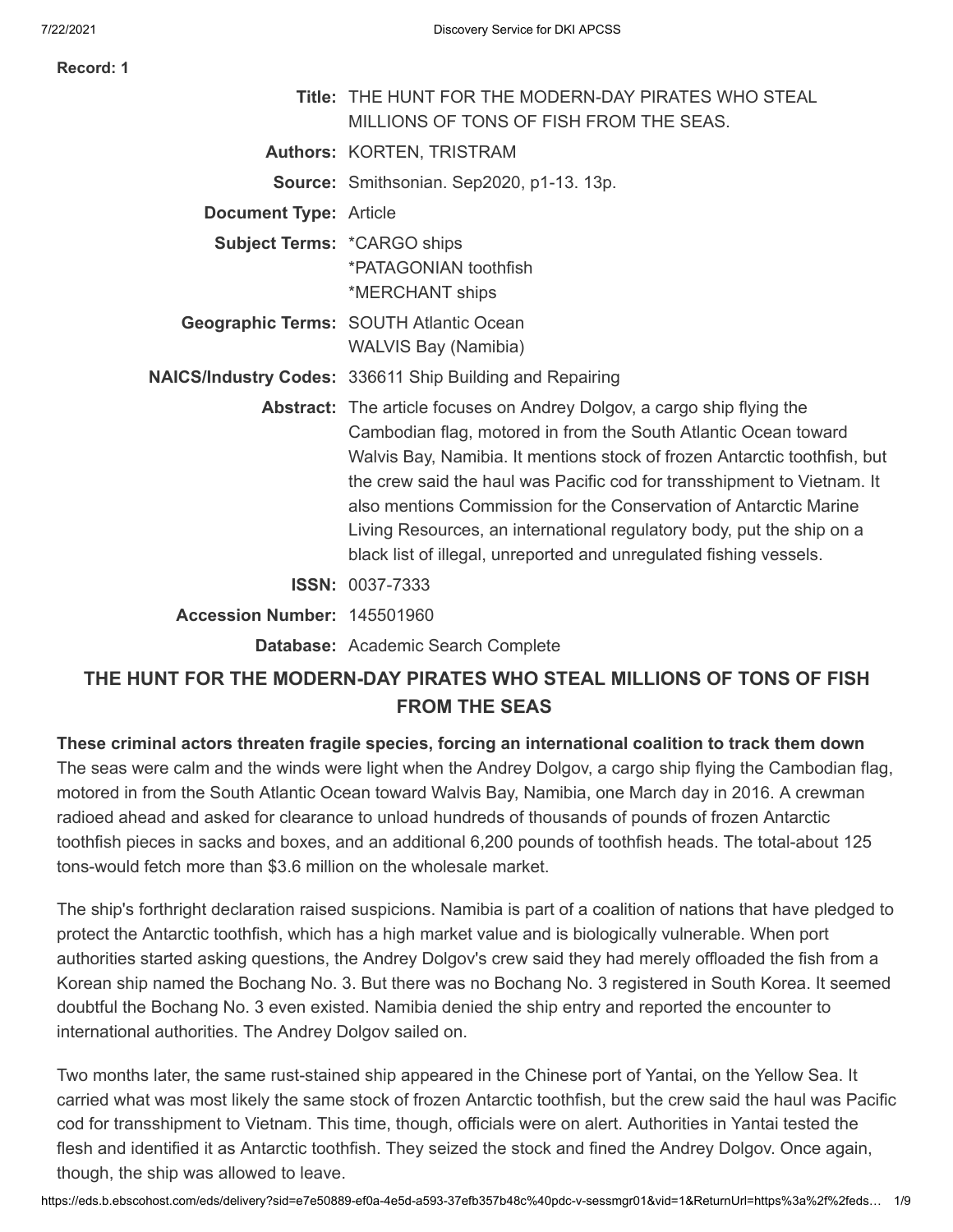Meanwhile, in Lyon, France, Interpol Environmental Security investigators tracked the ship's supposed owner, the Red Star Company, and its agent, Poseidon Company, to the South Korean port city of Busan. When Korean officials went to the company's address and knocked on the door, they found an empty apartment and a landlord with few answers.

**The Commission for the Conservation of Antarctic Marine Living Resources,** an international regulatory body, put the ship on a black list of illegal, unreported and unregulated fishing vessels. Interpol sent out a purple notice, a call for more information about a criminal's methods and devices.

In October 2017, more than a year after its appearance in Yantai, the ship showed up in the port of Dalian, on China's Liaodong Peninsula. It was now calling itself the Ayda and flying a flag from the Togolese Republic. Once again, it attempted to offload Antarctic toothfish-about 275 tons. After Chinese authorities boarded the ship to collect information and DNA samples, it fled under cover of darkness.

As it headed away from China's coast in May of 2016, the ship was fast on its way to becoming the most wanted pirate fishing vessel on the open water. Nearly a dozen countries would be roped into the search as Interpol tracked it across two oceans and four seas.

There was a reason the ship remained so elusive: It was a master of disguise. It changed its name six times, and flew the flag of as many nations. It disguised its electronic identification to confuse pursuers. Twice, it was detained-and escaped.

The tale of this pirate fishing ship, perhaps the most notorious of our time, shines a light into the shadowy universe of illegal fishing-the operators who fund it, the damage they cause to fragile ocean ecosystems and the ways they turn unsuspecting workers into indentured servants. It also shows what can happen when governments and nonprofits join forces on the wild, lawless seas. To piece together this story, I interviewed experts and officials from more than ten countries, reviewed hundreds of pages of documents and traveled to a remote Indonesian island to look for the ship's captain.

The problem of ships like the Andrey Dolgov is more relevant to the average American than it might seem: A great deal of ill-gotten fish ends up in the United States, mixed with legitimate catch. And because the United States is one of the largest seafood markets in the world, American consumers play an unknowing role in perpetuating pirate fishing.

\* \* \*

As the world's population has grown, the demand for seafood has outpaced it. Seafood consumption shot up 30 percent from 35 pounds per person in 1998 to 45 pounds per person in 2018, according to the United Nations. The estimated global catch in 2018 (the latest year for which we have data) was 107 million tons, nearly twice what it was in the late 1960s. The fishers have been ramping up to meet growing demand, but the fish have been struggling to do so.

Gone are the days when small crews of men sailed out to sea with their nets. Nowadays, big fishing companies use helicopters, airplanes and even satellites to track down schools on the surface. Sonar helps them find bottom-dwellers. And once the fish are located, fishers deploy industrial-scale machinery: nets and long lines that stretch for miles, attached to motorized winches. In unscrupulous hands, these methods are notorious for damaging the seafloor, destroying the habitats of a wide range of marine creatures.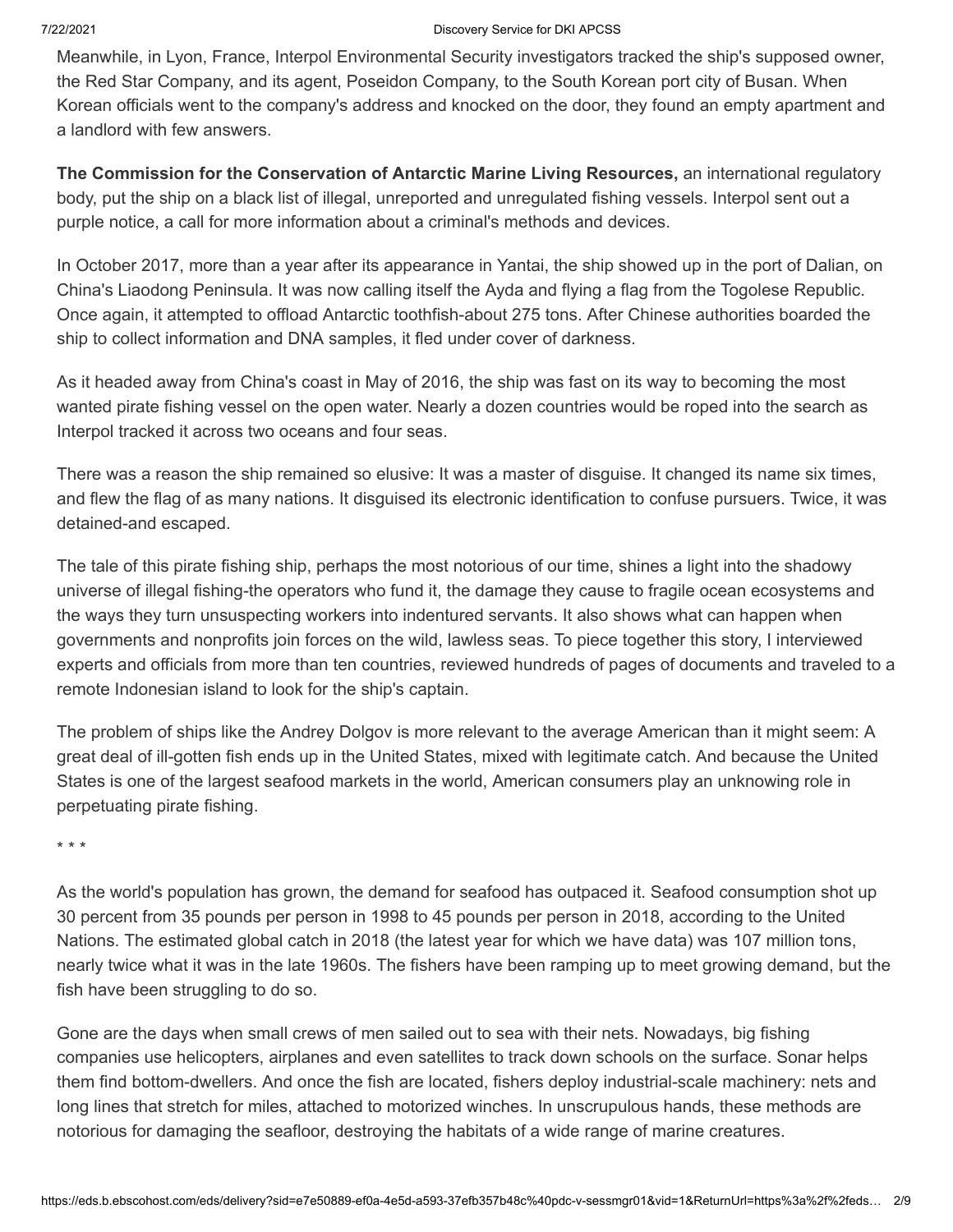By the 1980s, some fish were in such rapid decline they were approaching the point of no return. One of the most dramatic examples is the Atlantic cod, once a dietary staple. Cod was so heavily fished by industrial trawlers off Canada's Grand Banks that by 1992, the species' population had been reduced to 1 percent of what it was in the 1960s. And the average size of caught Atlantic cod had decreased by 30 percent. Canada put a moratorium on cod fishing, abruptly ending an industry that supported entire communities.

The toothfish is an even trickier case because so much of its population lives outside the domain of any country. It comes in two species: the remote Patagonian toothfish and the even more remote Antarctic toothfish. Together, their range covers parts of the Southern Ocean, the Indian Ocean and the South Atlantic. For many years, both kinds of toothfish were minor bycatch for ships searching the cold southern waters for marbled and gray rock cod. But as those stocks dwindled in the 1970s, fishers started paying more attention to the yellow-eyed bottom-dwellers with jagged teeth that came up in their nets. As it turned out, toothfish flesh was white and delicate, without the dark muscle of stronger-swimming fish. Its taste was mild and it melted on the palate like butter. Even if you don't think you've ever tasted it, chances are you have. It's sold in the States as "Chilean sea bass," though it is not a bass.

Since the mid-2000s, Antarctic toothfish has accounted for a larger share of the illegal market than its Patagonian cousin. The problem is that Antarctic toothfish is very easy to overfish because of its unhurried reproduction cycle. It grows to be about six feet long and lives an average of 31 years, but females don't reach sexual maturity for more than 16 years.

In 1980, 15 countries signed the Convention on the Conservation of Antarctic Marine Living Resources, or CCAMLR, an agreement to protect the toothfish and other Antarctic species, ranging from mollusks to birds. Today, 26 countries are signatories, including the United States, China and the Russian Federation. Legitimate members of the fishing industry have also banded together to form the Coalition of Legal Toothfish Operators, which has offered rewards for information on poachers, and requires members to document their catch at every stage along the way to market.

Still, the demand for toothfish continued to grow, and illegal operators made up the difference. In 2002, the year after Bon Appétit magazine named Chilean sea bass the dish of the year, illegal fishing accounted for up two-thirds of toothfish supply. In 2016, there were 33 ships licensed to catch Antarctic toothfish. The Andrey Dolgov was not one of them.

\* \* \*

# **How Many Are Caught?**

## **Scientists say far more fish are captured than is acknowledged**

Traditionally, fishing vessels had the freedom to go largely where they pleased. That changed in 1982, when the United Nations gave every country with a coastline the exclusive rights to the resources found in waters up to 200 nautical miles from its shore. Most countries keep track of the commercial catch in these areas, known as exclusive economic zones, and submit that data to the U.N.'s Food and Agriculture Organization. Yet those figures don't begin to tell the whole story, as shown by these charts.

Daniel Pauly, a biologist at the University of British Columbia's Institute for the Oceans and Fisheries, has worked for some 15 years to fill in the gaps. He and his team use thousands of sources to assemble a truer picture of what's being taken from the oceans. To estimate U.S. totals, for instance, they add recreational and subsistence fishing as well as bycatch from major fisheries-none of it reported to the U.N.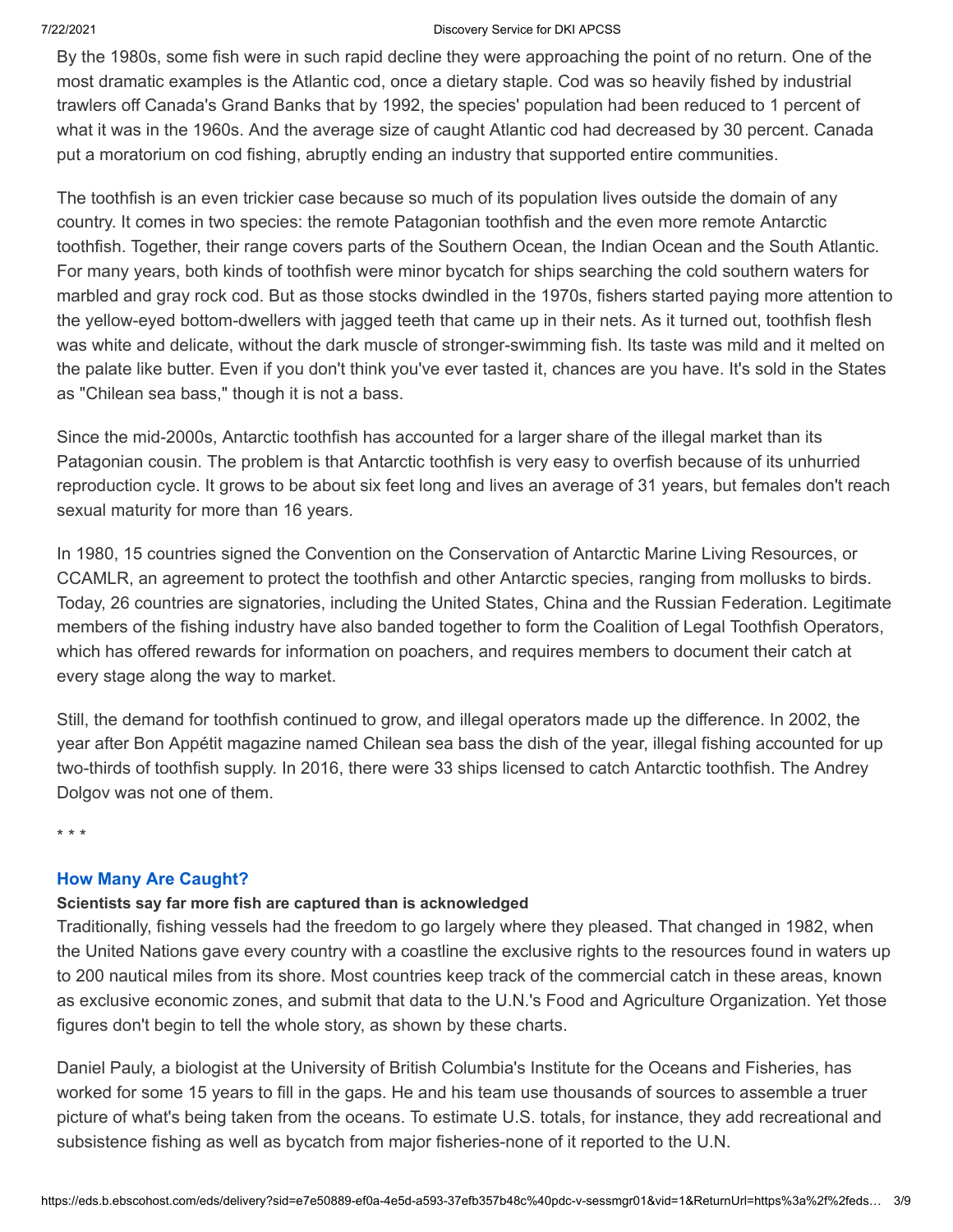Then there's illegal fishing. Pauly says pirate vessels account for a substantial amount of catch, but it's hard to measure. "That's a huge problem in itself," he adds. "It's like saying we know there's a substantial number of murders in my neighborhood but we don't know how many."

What Pauly and his team can calculate is how many foreign boats are fishing in other countries' waters. This happens most often off the coasts of poor countries that can't afford to patrol their own territories. To help piece together figures for West African countries, for instance, Pauly and his team use satellite images of fishing vessels and calculate how much fish each one would need to catch to stay in business. These totals often far exceed the U.N. reports. To further explore Pauly's data-country by country and species by species-visit SeaAroundUs.org.

Somewhere along Russia's eastern coast in late 2017, Aleksandr Matveev rode a tender out to a huge commercial fishing vessel. Matveev, a solidly built 55-year-old man with a broad, clean-shaven face and graying straight hair neatly parted on the side, had been hired by two men-identified later through text messages and other documents as Volodymyr Bulatetsky and Vita Sokirko-to take the ship to the Southern Hemisphere for toothfish.

The ship Matveev climbed aboard was no longer called the Andrey Dolgov or the Ayda. It bore a new name, stenciled in black paint: the STS-50. Another stencil stated that the vessel was registered in Lomé, the capital of Togo. Matveev would later claim he had no idea he was taking command of a floating criminal enterprise. But the evidence of its past registrations would have been scattered all over the bridge.

In addition to nine Russian and Ukrainian officers, his crew included 20 Indonesian sailors, known for being both highly capable and willing to work for between \$350 and \$380 a month. With Matveev at the helm, the ship headed southwest in early 2018 on its journey toward Antarctic toothfish grounds.

Like the cursed ship in "The Rime of the Ancient Mariner," it was followed by misfortune. Four months later, the STS-50 was off Africa's east coast without having been able to fish, according to accounts crew members would later give investigators. At some point, the ship's refrigeration system malfunctioned, and the trip would be useless if the fish couldn't be frozen immediately.

In early 2018, the STS-50 docked at Madagascar's Port d'Ehola. Restrictions on the age and size of ships that could use the port prevented the STS-50-33 years old and about 175 feet long-from refueling there.

However, during its brief stay, an attentive port inspector-armed with Interpol's purple notice for the Andrey Dolgov-recognized the vertical stripes of rust staining the hull and promptly made a call. As the STS-50 headed across the Mozambique Channel toward Maputo to refuel, it was tracked by Interpol and Fish-i Africa, a network of eight East African nations cooperating to fight illegal fishing.

\* \* \*

It was early March 2018 when the STS-50 entered Mozambique's territorial waters. An armed escort from the country's navy, customs enforcement, maritime police and port authority intercepted the ship as it headed toward Port Maputo. They seized the crews' passports and took the English-speaking first mate, Boris Mitchenkov, ashore for questioning.

The crew complied-but Matveev told the officials that his ship had an oil leak and might pollute their waters. So they allowed him to anchor the STS-50 off Portuguese Island, farther out in Maputo Bay. The ship's crew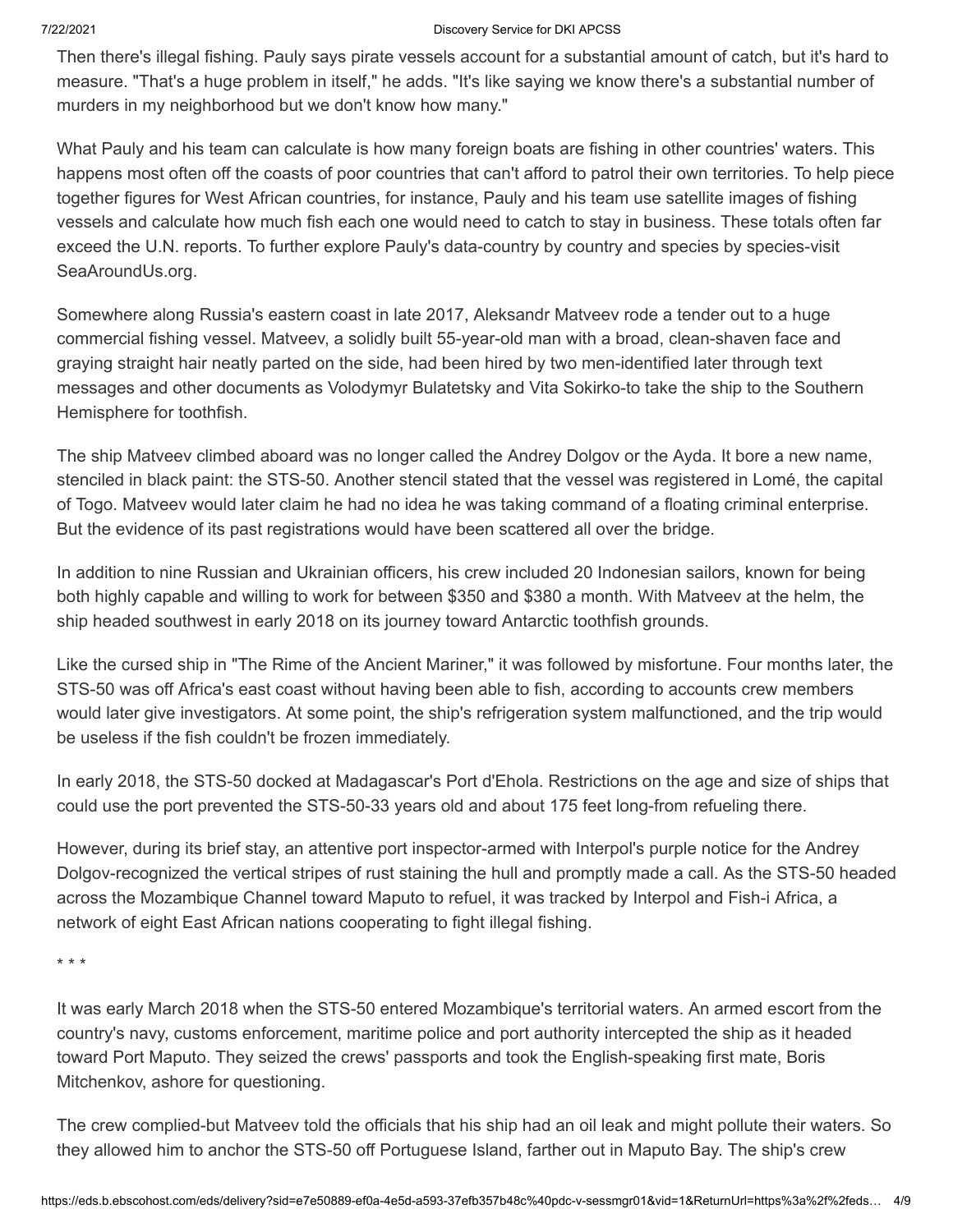agreed to respond to radio calls every two hours and keep the ship's automatic identification system on at all times.

Ever since 2002, most ships weighing 300 gross tons or more have been required to continuously broadcast a unique nine-digit Maritime Mobile Service Identity number, or MMSI. The system was developed to prevent inshore ships from colliding. At first, VHF radio waves just pinged the numbers off shoreside receivers. But recent satellite technology has allowed monitors to read these ID numbers from space, meaning ships can be tracked anywhere. Turning off this signal is called "going dark."

Over the course of two weeks, with the STS-50 rocking at anchor off the coast of Mozambique, Interpol investigators worked to get a firm digital lock on the ship. For this, they turned to Charles Kilgour, a sandyhaired British analyst with the fishing watchdog group OceanMind. (He now works for Global Fishing Watch, a nonprofit group whose website lets anyone view real-time satellite activity for fishing vessels over the internet.) As Kilgour collected data and satellite photos, it became clear that the STS-50 wasn't broadcasting a unique number during its stay in Maputo. It was broadcasting a series of nine 1's.

Over the past three years, more than 400 vessels-fishing boats, recreational craft, cargo ships and more-have broadcast the number 1-1-1-1-1-1-1-1-1 instead of a unique MMSI. Even when this is illegal, it's not always devious. Some vessels enter a series of 1's into the system simply because it's easy. And some countries aren't strict about enforcement.

In the case of the STS-50, using a generic number was clearly an attempt to throw authorities off its trail. "We had to process and clean the data to find this one tree in a massive forest so that we could see that one signal," Kilgour recalled. He set to work cross-referencing the ship's coordinates with other streams of data, including satellite images.

On the night of March 18, a worker on the night shift at Port Maputo noticed that the STS-50 was acting suspiciously. Up to that point, the ship had been dutifully radioing in every two hours. Suddenly the calls had stopped. And when the worker called the ship, nobody replied.

Then the ship went dark.

Inspectors zoomed out in a motorboat to check on the STS-50. But when they arrived at Portuguese Island, they found only the calm waters of the bay rippling in the moonlight where the vessel should have been.

\* \* \*

When the STS-50 fled the Maputo harbor, Interpol had a lock on the ship's real location, thanks to Kilgour's work. They watched their computers as it headed north, then east. But catching the vessel would demand more than eyes on a screen. It also required boats on the water.

That help came from Fish-i Africa. The group's member countries-Mozambique, Comoros, Kenya, Seychelles, Somalia, Tanzania, Madagascar and Mauritius-were often victimized by poachers because they lacked the resources to secure their own waters. (Recall that Somalia's pirate epidemic of a decade ago began after poachers had pillaged the coast and put local fishers out of business.)

As it happened, just as the STS-50 was fleeing Port Maputo, an international nonprofit called Sea Shepherd was partnering with Tanzania, patrolling a section of the country's waters that was near Mozambique. Sea Shepherd had previous experience tracking toothfish poachers. In 2014 and 2015, one of its ships had chased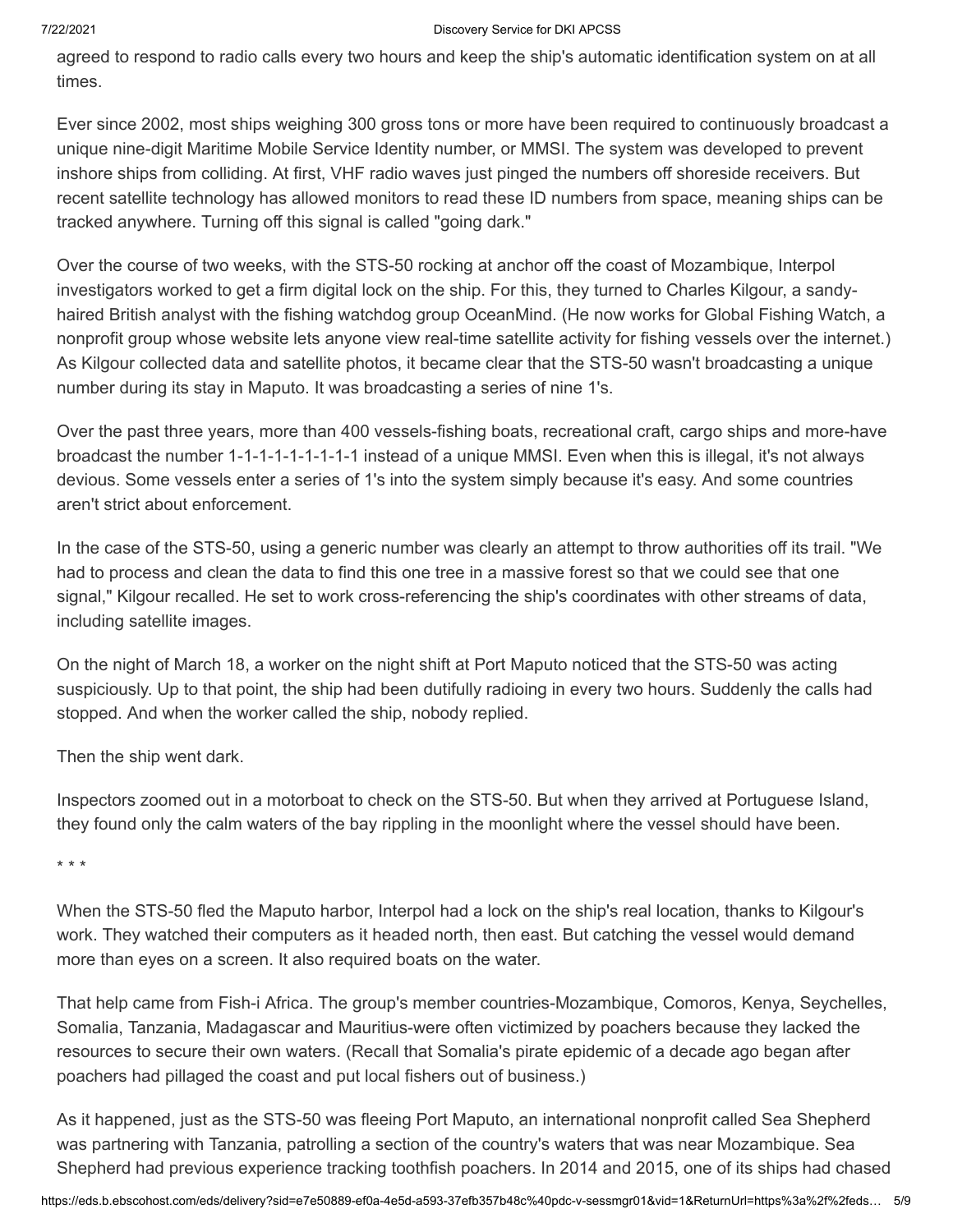a Spanish-owned poaching vessel named the Thunder for 110 days, the longest open-ocean chase on record. The Thunder was the last remaining member of a fleet of illegal vessels that Sea Shepherd called the Bandit 6. The chase ended abruptly when the crew of the Thunder appeared to sink their own boat, calling out for rescue and sending evidence of their illegal activities to the bottom of the ocean. The Sea Shepherd captain, Peter Hammarstedt, was hailed as a hero and the story became the subject of a 2018 documentary called Chasing the Thunder.

The Sea Shepherd vessel now working with Tanzania was called the Ocean Warrior. It was helmed by a lanky Brit named Mike Dicks, a former Cathay Pacific Airways pilot now living in Australia. Onboard was a task force of Tanzanian officers from diverse agencies-immigration, drug enforcement, fishing, forestry-backed up by four marines.

Dicks and his crew studied the charts and surmised that the STS-50 was heading toward international waters in the Indian Ocean. To get there, they would have to sail through the territories of at least three nations. The Ocean Warrior would need each country's permission to detain the STS-50 in that country's territorial waters. Fish-i Africa representatives started working the phones.

As the Ocean Warrior changed course, the Indian Ocean lay flat before it. It was cyclone season, a time when the water was notoriously calm until it wasn't.

\* \* \*

For five days, the Ocean Warrior sailed on, getting updates on the STS-50's position once a day. But the chase was not only a race to catch the ship. It was also a race against time. The Ocean Warrior had already been on patrol for weeks when it got the call from Fish-i Africa, and it had not been able to refuel.

As the Ocean Warrior closed in on the STS-50, it was clear it wouldn't have enough fuel for a return journey if it followed the pirate ship much longer. If it ran only on its electric motors, it wouldn't be able to move fast enough to catch the pirate vessel. Even if it did catch and board the ship, there weren't enough people to guard the crew 24 hours a day for the lengthy journey back.

So after a roughly 1,000-nautical-mile chase, Dicks made the decision to call off the pursuit. "We were pretty upset," Dicks recalled. "The gut-wrenching thing was we couldn't do a Thunder and chase these guys around the world." This time, though, the story didn't call for a lone hero. The Ocean Warrior would be only one player in a vast international relay race. So Dicks got ready to hand over the chase.

On its last day following the STS-50, the Ocean Warrior pulled within a mile of the pirate vessel. Then its crew launched a foot-long drone. It was a brilliantly clear day, and the airborne high-resolution camera captured the STS-50 crew on the stern, as well as the boxes of nets on deck. It also got close-ups of the rust stains.

Then the Ocean Warrior pulled back. Matveev and his ship were alone, despite being one of the most wanted ships on the Indian Ocean.

\* \* \*

The owners of the STS-50 had told Matveev that an agent in Maputo had sent their passports to South Korea, according to one official. That may have been why Matveev directed the ship through the Malacca Strait, a busy shipping lane between Indonesia and Malaysia.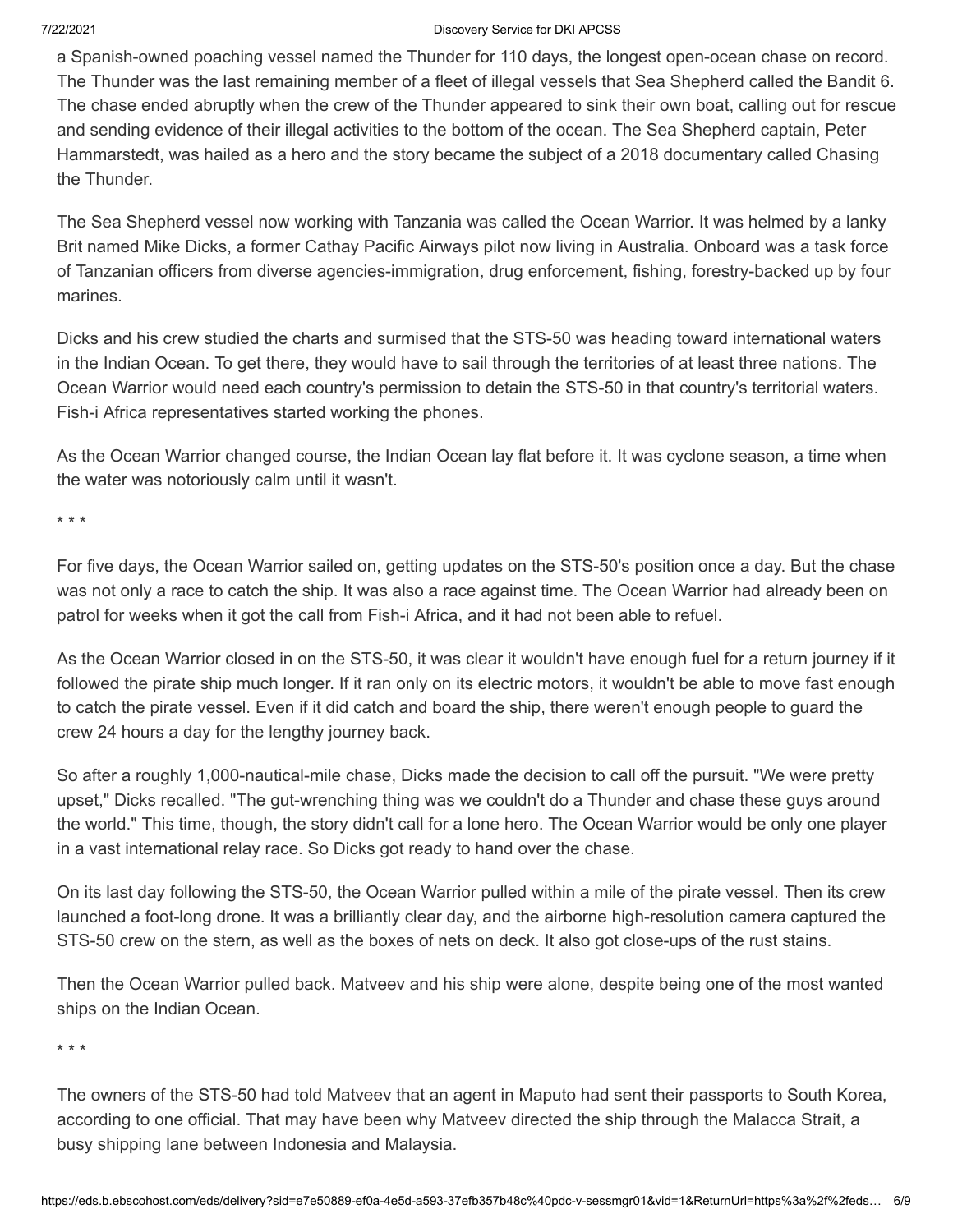For a pirate fishing vessel, sailing through Indonesian waters was more dangerous than facing down a cyclone. For four years, the Indonesian government had been waging an uncompromising war against illegal fishing. Susi Pudjiastuti, the former minister of maritime affairs and fisheries, had asserted that unauthorized foreign vessels not only undermined the country's own fishing industry but often took part in modern-day slavery, luring Indonesian workers onboard under false pretenses. Under Pudjiastuti's rules of engagement, navy ships were instructed to seize suspicious boats, detain the crews and sometimes, in incendiary displays of sovereignty, blow up the vessels.

Andreas Aditya Salim, at the time a young lawyer on Indonesia's illegal fishing task force, was home watching TV on March 24 when a text from Interpol flashed on his phone's screen at 10:25 p.m. It gave the STS-50's latitude and longitude and reported that the ship was headed his way. It would enter Indonesia's 200-mile exclusive economic zone in two weeks.

**OceanMind** and Interpol, meanwhile, kept monitoring the ship, and Interpol kept sending Salim regular updates. By the time it drew close, Salim had all the data: photographs of the ship, records of its course, Interpol's purple notice and the report from Maputo proving the ship had broadcast a false MMSI. He brought the file to his supervisor, Mas Achmad Santosa, in the ministry's marble-floored, sixth-story offices in downtown Jakarta. Salim recommended that the navy intercept the vessel.

On April 6, the Indonesian patrol boat KAL Simeulue II-I-26 set out from the Sabang Naval Base on the west Sumatra island of Weh. The patrol ship's radar was broken, according to Salim, so the captain, Maj. Yoni Nova Kusumawan, had to rely on dead reckoning-using the STS-50's trackline and rate of speed to estimate where and when to intercept it. It was an ironic low-tech conclusion to what had been an extended heightech hunt. The voyage took about three hours, but the ship captain's calculations were accurate. With its deck gun loaded and aimed, the Simeulue came up on the STS-50 at about 5:30 p.m.

Meanwhile, the pirate ship was catching the attention of Indonesians for another reason. As soon as it came within cellphone range, the crew members, frustrated by their confinement, confused about their journey, and angry that they hadn't been paid in two months, had started calling their families. They wanted off, but the ship wouldn't stop. As the Simeulue came racing up, the fishing crew rushed the railings and waved their arms frantically to get noticed.

Under armed escort, the STS-50 motored to the naval base in Sabang. Two days later, Salim, who had flown down from Jakarta, boarded the ramp and climbed up to the bridge, where the soldiers had lined up the ship's officers. Matveev, Salim recalled, was standing stock still and looking "quite shocked."

The case against the STS-50 took a little creativity, since Indonesian authorities couldn't accuse the crew of catching fish in the country's waters. Instead, they charged the ship with an equipment violation: storing 600 gill nets topside in open containers on the deck. According to Indonesian law, all fishing gear had to be stowed below deck unless the ship had a special permit.

Salim and his colleague Fika Fawzia, from Minister Pudjiastuti's office, readily concluded that the Indonesian crew members were victims. The officials contacted the Jakarta agency that had recruited the sailors and ordered it to pay the crew's back wages or face a human trafficking investigation. The fishers went home flush with cash.

The Russian and Ukrainian crew members, meanwhile, were processed for deportation. But Matveev had to stay. As captain, he was responsible for the violation.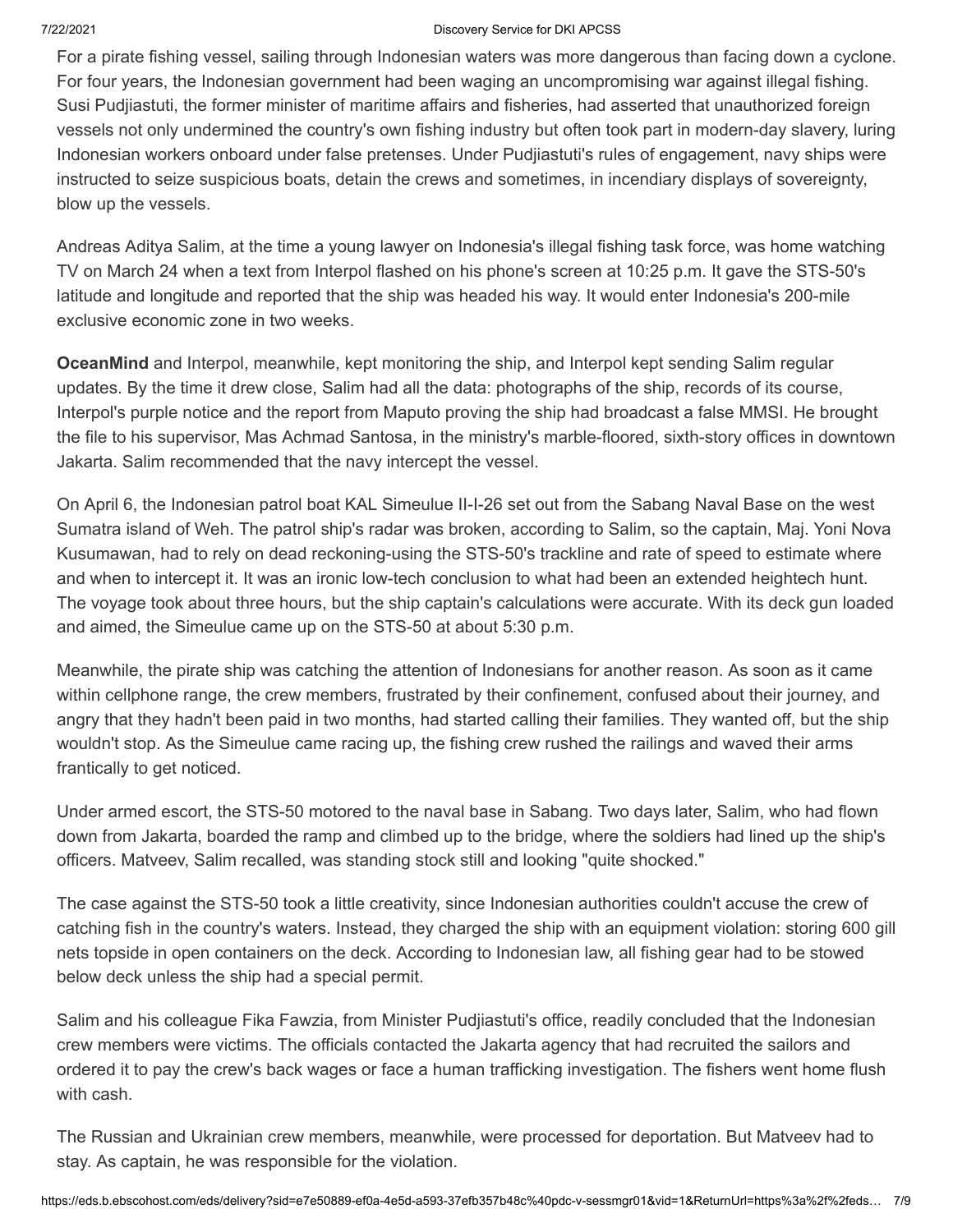About two weeks after the arrest, prosecutors Muhammad Rizza and Mawardi (some Indonesians only use one name) met the captain in their office in Sabang. At first, Matveev was defiant. Using his first mate Mitchenkov as an English translator, Matveev denied all wrongdoing. He insisted that he hadn't been fishing, hadn't broken any laws-that the whole thing had been a misunderstanding.

Eventually his exasperation faded. He smiled and told the prosecutors that they were all professionals and he was sure this could be sorted out. Someone even took a cellphone picture of Matveev posing with the prosecutors. Matveev wore calf-length jean shorts, a gray T-shirt with the slogan "Drink Carefully" on it, sandals and an everything's-going-tobe-OK smile on his face. He had his arm around Rizza, who stood stiffly in his green uniform.

Then the prosecutors took Matveev to a jail cell.

The Russian Embassy in Jakarta declined to send a lawyer or interpreter to help Matveev, telling Rizza it couldn't afford to. Rizza was stunned. "I don't understand, Russia is a big country!" Rizza said. An embassy official did visit Matveev a couple of times, but it was the Indonesians who supplied an interpreter.

A judge ultimately fined Matveev 200 million Indonesian rupiah, just under \$14,000. It was money he didn't have. The Indonesians never heard from the ship's owners, who also stopped returning Matveev's text messages and calls.

At his last hearing, on August 2, 2018, Matveev's defiance crumbled, and he teared up when the judge sentenced him to four months in jail. "I'm the only one providing for my family," he said to the judge, according to Rizza.

After the trial, the Russian Embassy called Rizza and asked if the ship would be returned to its owners. "I told them that according to our laws it cannot be," Rizza dryly recalled.

\* \* \*

Matveev was, of course, merely one cog in the machine, as disposable as old fishing nets, as interchangeable as the names on the stern of the ship. Such expendability is in keeping with the illegal fish industry, a low investment, low financial risk operating scheme that is highly profitable. At the time of the ship's seizure, there were 16 vessels on the Antarctic convention's list of illegal fishing boats. It's not clear how many have been caught.

The story of STS-50's capture can be considered something of a success. While there is no way to know exactly how much money the ship brought in over its entire career, estimates have been as high as \$50 million. The sheer number of governments, conservation groups and investigative agencies that came together to stop it shows how seriously illegal fishing is now taken as a transnational crime.

Those on the front lines of protecting the world's threatened marine resources are encouraged by another change: the increasing role played by developing nations. "I was so impressed that Tanzania committed to this pursuit," said Hammarstedt, the Sea Shepherd captain who hunted the Thunder in 2014 and 2015 and now oversees the Sea Shepherd's African patrols. After all, Tanzania as a nation had no stake in the matter other than helping a neighbor in the global fight against illegal fishing.

Matveev served his four months in the small, blue one-story jail on Sabang. (I approached Matveev while he was at the jail, but he declined to be interviewed for this story.) Then, on a sweltering December day with storm